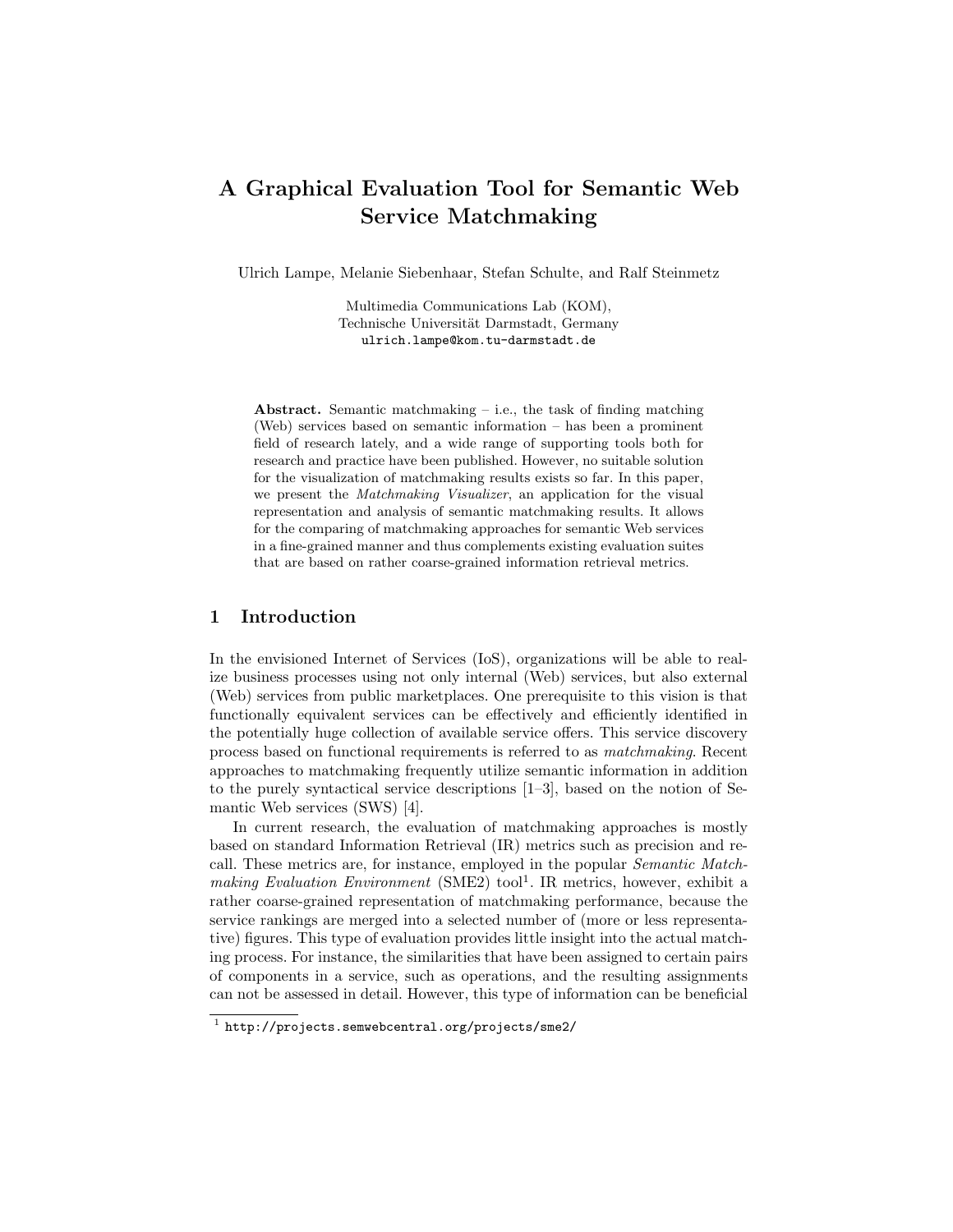in order to comprehend a matchmaking process in detail. It can also help to analyze required modifications to a (Web) service for actual consumption within, e.g., a complex business workflow.

In this paper, we present the Matchmaking Visualizer (MV) as a complement to existing matchmaking evaluation tools. It facilitates the visual representation and analysis of individual service offers and requests and the respective matching results. This permits a much more fine-grained evaluation and assessment of matchmaking engines.

## 2 Prototype Description

### 2.1 Representation of Matchmaking Results

A matchmaking result consists of three parts in principle: The description of the initial (1) service request and (2) service offer, and (3) the collection of matching results between pairs of components in both services. The latter express the similarity between individual components in service request and offer, based on their functional and/or semantic description.

We assume that both service request and offer are represented in the identical form, namely as a complete service description file. Reflecting the variety of available service description formats for both WS-\* and RESTful services, MV handles the Web Service Description Language (WSDL)<sup>2</sup> in conjunction with Semantic Annotations for WSDL and XML Schema (SAWSDL)<sup>3</sup>, Web Ontology Language for Services (OWL-S)<sup>4</sup> , Web Application Description Language (WADL) [5], and HTML for RESTful Services (hRESTS) [6].

Each individual matching result consists of the qualified names (QNames) of the two regarded components and a flag that indicates if the two components have been assigned to each other. The matching result further links to at least one similarity assessment, which consists of a numerical and textual similarity and a free-text comment. QNames comprise the namespace of a component as well as its local name and are unique to each component in a service description. Because some components, such as individual parameters, may be referenced multiple times, the QName of any parent of a component may optionally be provided as well. Both numerical and textual similarity have been included because they also appear in existing matchmaking approaches. For example, discrete Degrees of Match are used in [2], whereas [1, 3] apply continuous numerical measures. The data structure for the representation of matching results is made available as Java classes. This facilitates compatible external matchmakers generating the appropriate data at runtime.

 $^2$  http://www.w3.org/TR/wsdl, http://www.w3.org/TR/wsdl20/

 $^3$  http://www.w3.org/TR/sawsdl/

<sup>4</sup> http://www.w3.org/Submission/OWL-S/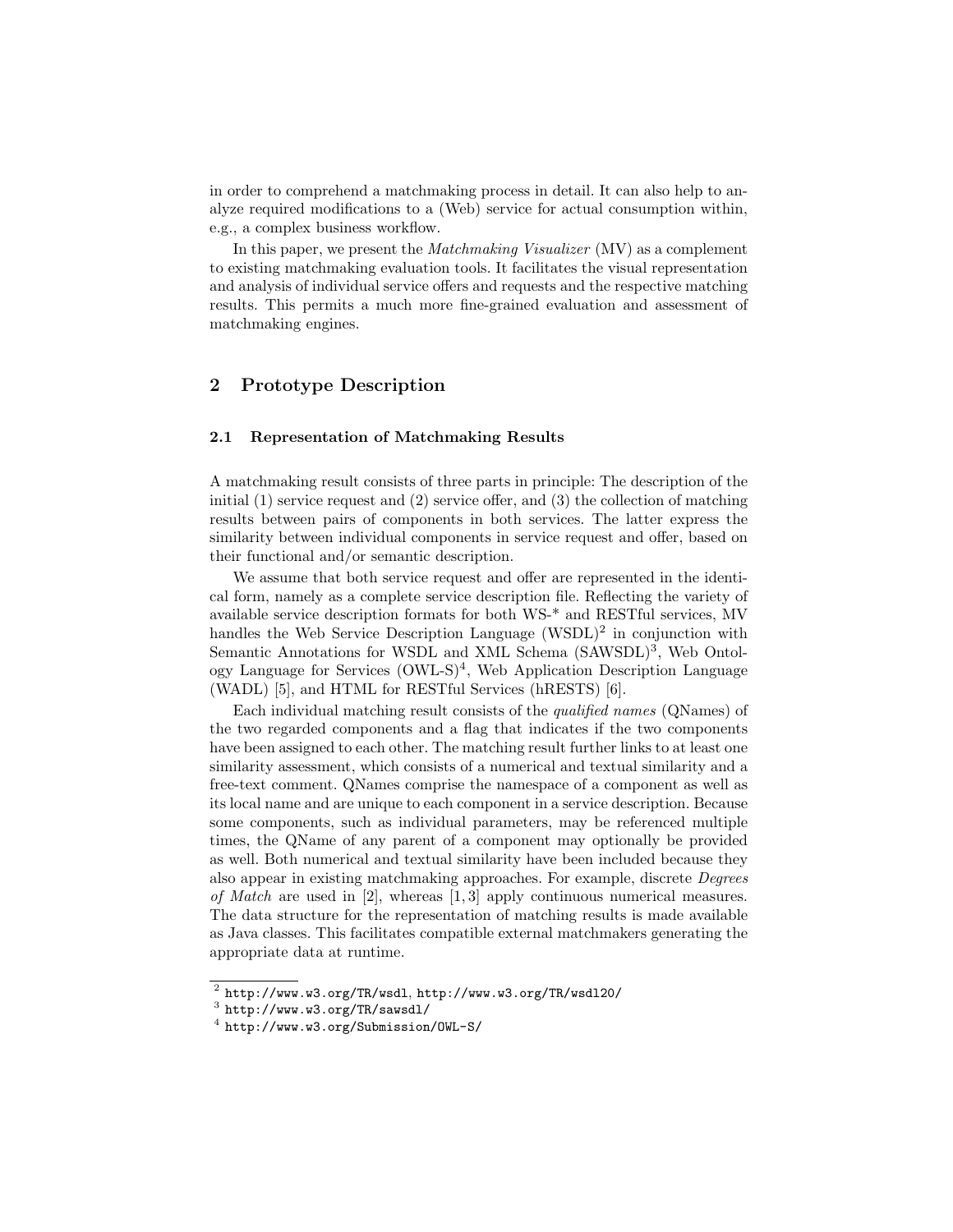#### 2.2 Integration of External Matchmakers

Because MV constitutes an (unofficial) complement to SME2, we have decided to facilitate SME2's plug-in architecture for the integration of external matchmakers. It requires matchmakers to be provided as a JAR file (optionally with additional libraries) along with an XML-based description. As does SME2, MV requires each compatible matchmaker to implement a Java interface class. This interface, *IMatchmaker*, specifies one method, *matchServices*, which conducts the matchmaking process for a service request and offer file. The locations of the respective description files are provided as URLs. The matching result is returned using the Java data structure outlined in the previous section. Alternatively, complete matchmaking results may be provided to MV in the form of XML-based files. This can be useful to matchmakers that do not facilitate MV's plug-in architecture, e.g., if they are not implemented in Java.

#### 2.3 Implementation

MV has been implemented in Java using different existing frameworks. For the visualization of graphs, the Java Universal Network/Graph Framework  $(\rm JUNG)^5$ is used. To read semantic service descriptions, we employ Woden4SAWSDL<sup>6</sup> and OWL-S API<sup>7</sup> to read (SA)WSDL and OWL-S documents respectively. For the processing of WADL documents, the generic JDOM<sup>8</sup> framework is utilized. hRESTS documents are first converted into an RDF model, using a XSLT stylesheet by Kopecky<sup>9</sup>, and subsequently processed using the JENA framework<sup>10</sup> .

#### 2.4 User Interface

MV provides a platform-independent Graphical User Interface (GUI) based on the Java Swing framework. A portal site, including a demo video, screenshots, and additional example resources, is available at:

http://www.kom.tu-darmstadt.de/~lampeu/iswc-2010/

The GUI depicts a service request and service offer in the form of a tree structure, representing the increasing level of abstraction. The root, i.e., the whole service, branches into individual leaves, i.e., components, with parameters constituting the most fine-grained level of abstraction. The level of expansion for the tree may be globally selected, thus allowing to focus on the level of abstraction of highest interest. Between all components on the currently selected

<sup>5</sup> http://jung.sourceforge.net/

 $^6$  http://lsdis.cs.uga.edu/projects/meteor-s/opensource/woden4sawsdl/

<sup>7</sup> http://on.cs.unibas.ch/owls-api/index.html

 $8$  http://www.jdom.org/

 $^9$ http:// $\texttt{cms-wg.sti2.org/TR/d12/v0.1/20081202/xslt/hrests.xslt}$ 

<sup>10</sup> http://jena.sourceforge.net/